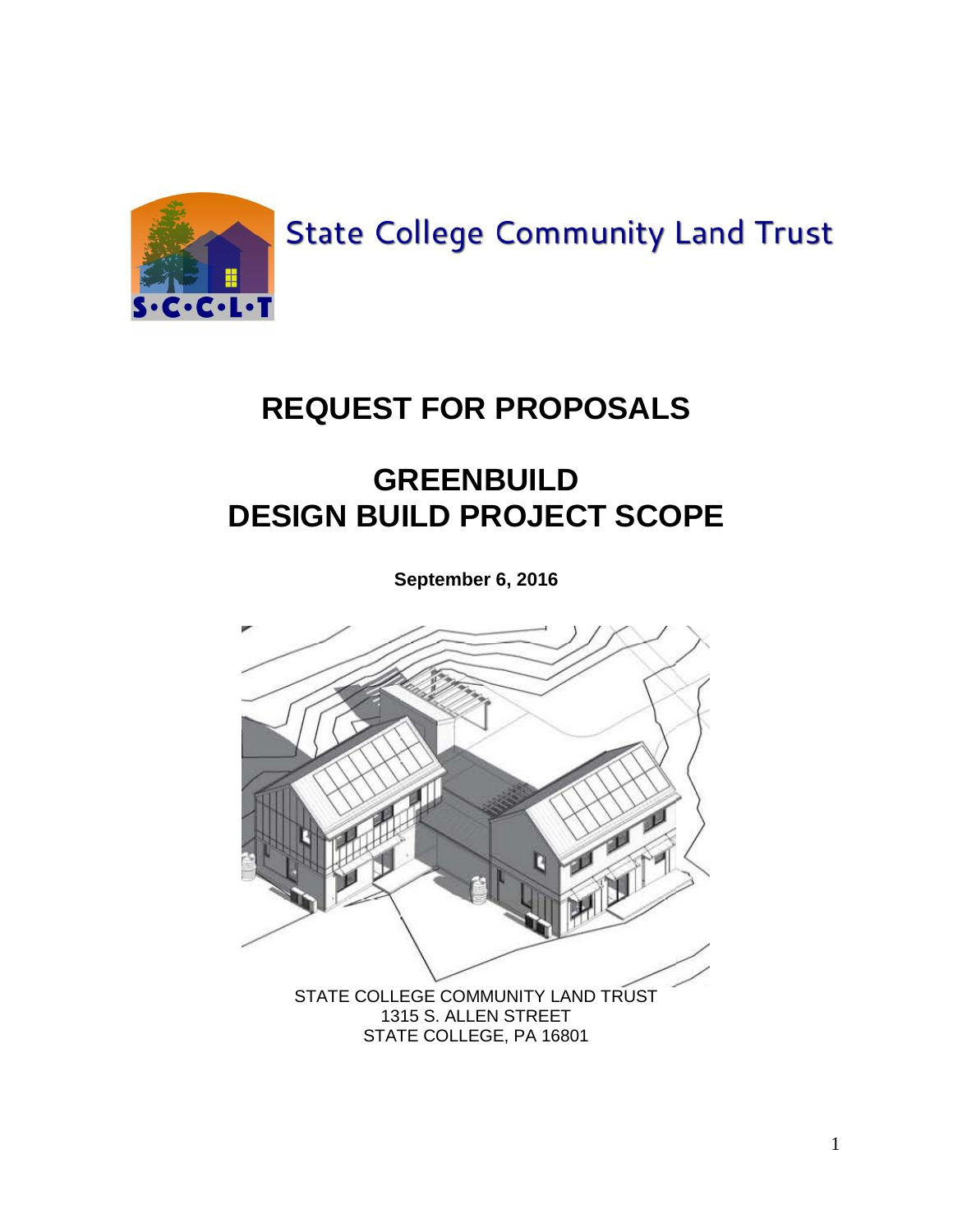# **TABLE OF CONTENTS**

| 1.0 PROJECT INTRODUCTION        | 3  |
|---------------------------------|----|
| <b>2.0 PROJECT REQUIREMENTS</b> |    |
| 3.0 FORM OF PROPOSAL            | 19 |
| 4.0 APPFNDIX                    | 21 |

4.1 AIA A1401

4.2 AIA Exhibits

- Exhibit A: DB Contract
- Exhibit B: Insurance
- Exhibit C: Sustainable and DOE projects

4.3 Other PSU Supplied Items

- Certifications Summary
- What is Green about GreenBuild Summary
- 4.4 Schematic Drawings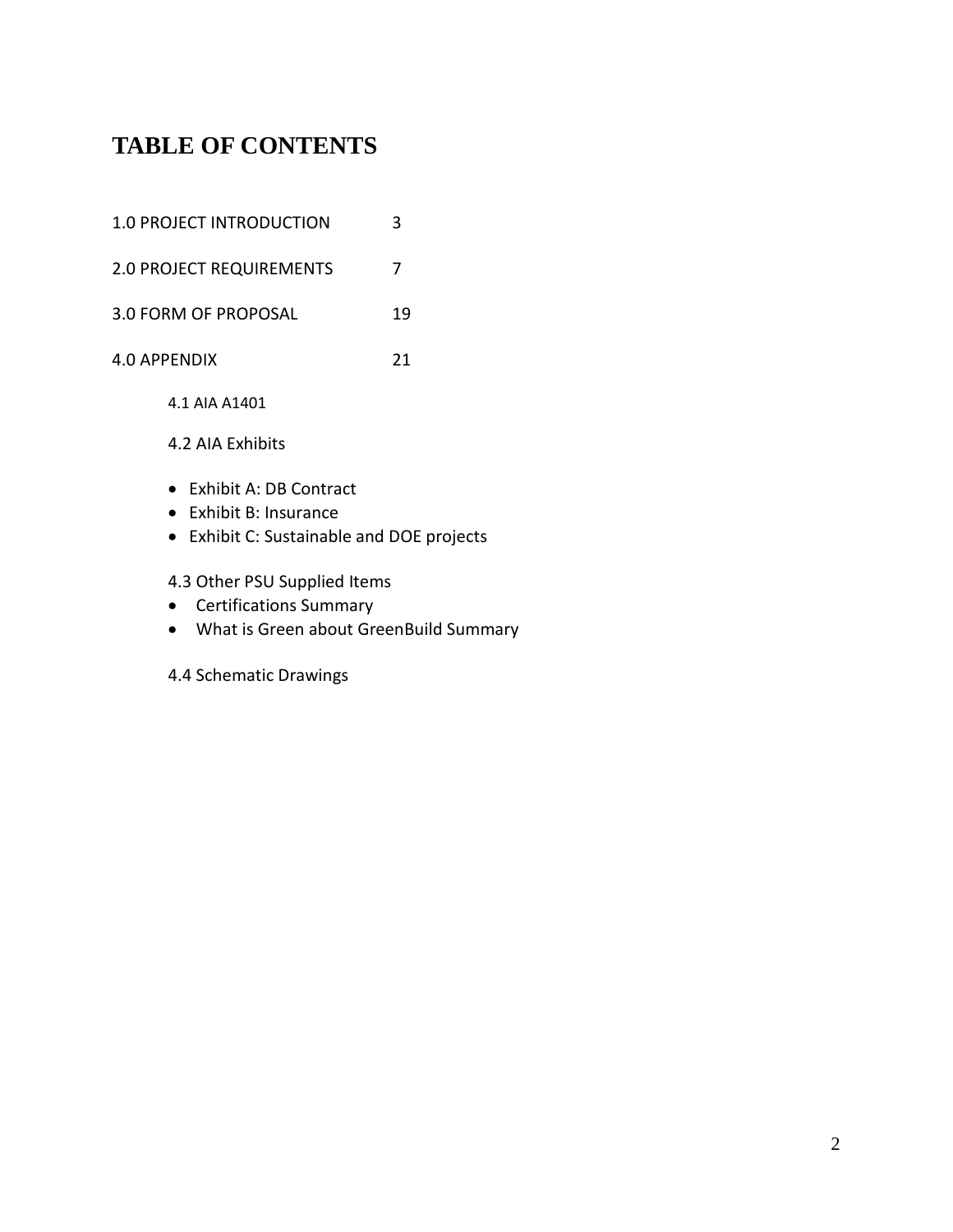# **1.0 PROJECT INTRODUCTION**

Project Name: State College Community Land Trust, Greenbuild Project

#### **1.1 Scope**

In accordance with the terms and conditions of the Contract, AIA A141, the Design-Build Contractor (DBC) shall perform the work of this Request for Proposal (RFP) for the State College Community Land Trust (SCCLT) as described below.

The work will be completed in two phases:

- Preliminary Design which will include the processes and deliverables listed below, including a DB Proposal to be based upon a fixed fee and actual costs within a Guaranteed Maximum Cost.
- Construction Documents and Construction which shall be performed as cost plus a fixed fee. Twenty percent (20%) of the savings to the GMP shall be paid to the Contractor as additional fee.

All Architect-Engineer (A-E) Services required in this RFP shall be performed by licensed Architects and Engineers registered in the State of Pennsylvania.

#### **1.2 Location**

This project site is located at: 1394 University Drive, State College PA,16801

#### **1.3 Background**

The State College Community Land Trust, Inc. is a 501(c)3 organization under the Internal Revenue Code. The SCCLT was established by the State College Borough Council in 1996 to assist families and individuals to buy their first homes in the Borough. A secondary goal is to support the preservation of owner-occupied housing in the Borough. For over 20 years, the State College Community Land Trust has purchased, renovated and sold 37 houses on properties in the State College Borough and enabled over 50 individuals and families to purchase an affordable home thanks to its unique land-lease agreement.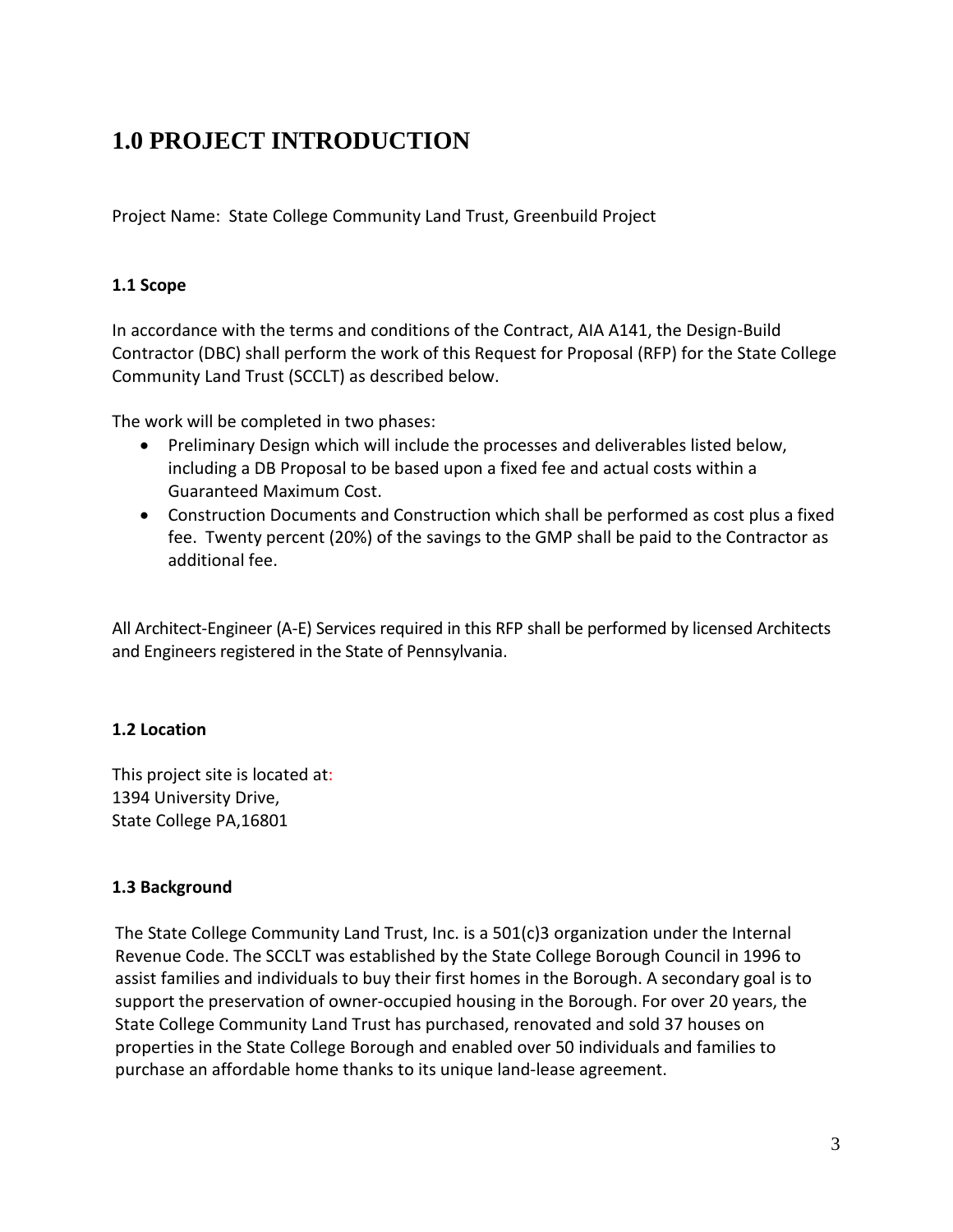As an extension of its commitment to providing affordable housing, SCCLT seeks to launch GreenBuild, a model project involving construction of a net-zero ready duplex that will provide affordable housing to owners over both the short- and long-term. GreenBuild will honor the Land Trust's commitment to providing affordable, energy efficient housing while creating a new norm for affordable housing in the Borough.

GreenBuild is engaged with community partners. State College Borough and the Energy Efficient Housing Research Group (EEHR), an outreach arm of the architecture program of Penn State's College of Arts and Architecture Hamer Center for Community Design Assistance, are both playing significant roles in taking this project from the drawing board to reality.

GreenBuild will serve as a model project for affordable housing within the Borough, the Centre Region and beyond. It will provide an educational platform for homeowners, builders, students of architecture, and others interested in energy efficient, sustainable housing.

GreenBuild's objective is to build a duplex which is:

- Initially affordable for a moderate-income buyer
- Long-term affordable due to energy efficiencies
- Faithful to the student-designed project produced through the Energy Efficient Housing Research Group
- A prototype for future green, affordable housing initiatives

See the Schematic Design documents attached in the Appendix.

#### **1.4 Project Description**

Greenbuild will be an affordable, owner-occupied, highly energy-efficient residential building in State College Borough. Design is for a duplex consisting of two (2) attached homes of roughly fourteen hundred (1400) square feet each, with three (3) bedrooms and two bathrooms. The project shall comply with best practices of sustainable development and standards for Department of Energy (DOE)/EPA Energystar and DOE Zero Energy Ready Home National Program requirements.

The project will include PSU Student Engagement throughout design and construction. Student groups will attend key design phase meetings with the Owner and participate in scheduled site visits during construction.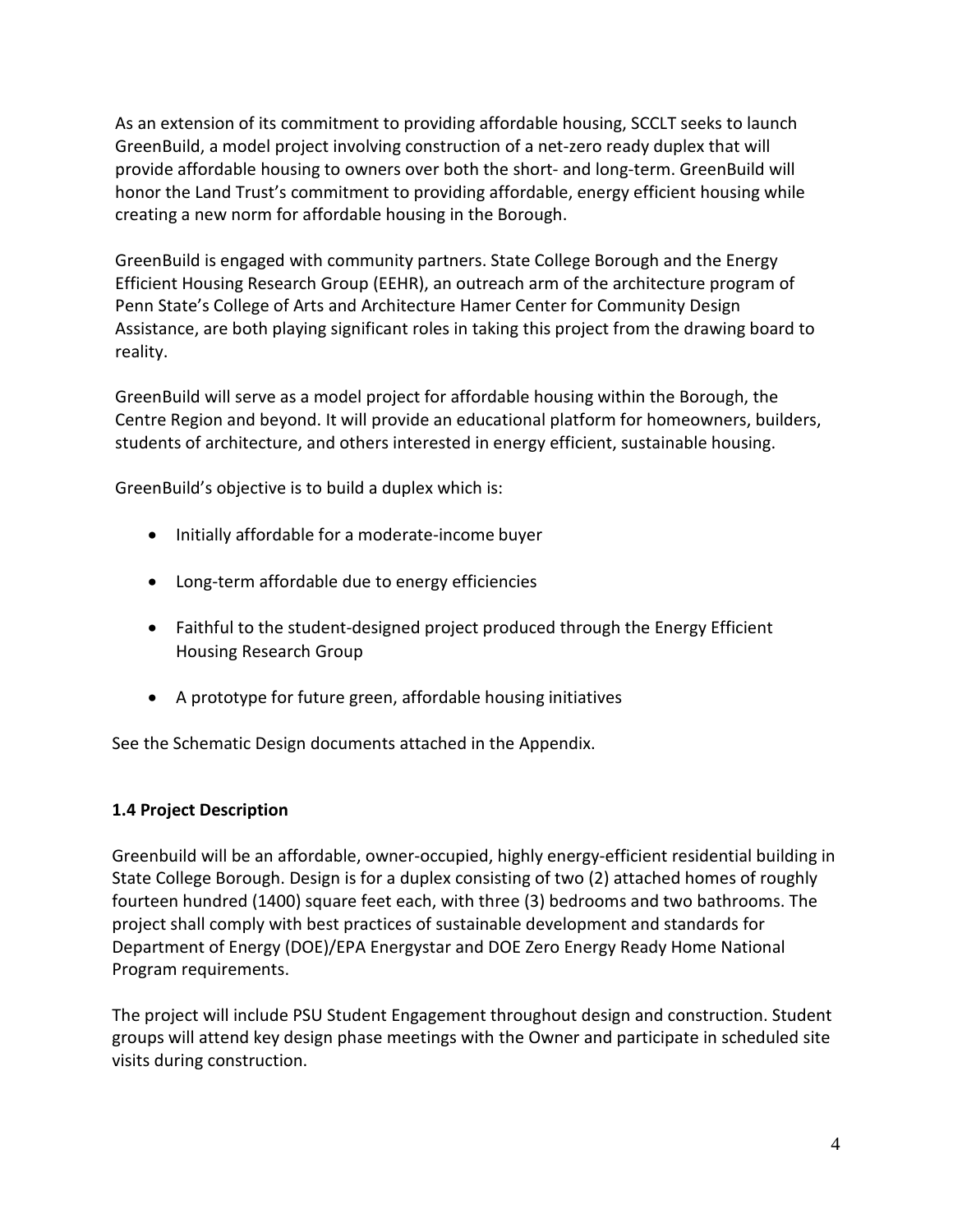#### **1.5 Schedule**

The work in this RFP shall be completed in accordance with the following schedule:

#### DB Proposal / Design Phase Documents and Construction Proposal:

DB Preliminary Design Phase Documents and Construction Proposal shall be submitted no later than  $60$  calendar days after award.

SCCLT Review and acceptance of Construction proposal completed no later than  $15$ calendar days after submission of DB Design Development Documents

#### Complete Stamped and Signed DB Construction Documents:

Complete Stamped and Signed DB Construction Documents and written responses to the SCCLT 100% Draft DB Construction Document review comments submitted no later than \_\_30\_ calendar days after receipt of Draft DB Construction Document review comments.

#### Construction:

Construction completed no later than \_\_240\_\_\_\_\_\_\_\_ calendar days after approval of the Construction Phase Proposal.

#### As-Constructed Drawings:

As- Constructed Drawings completed no later than  $\frac{30}{20}$  calendar days after Project Completion and prior to final payment.

All Design Documents and As-Constructed Drawings shall be submitted electronically to the SCCLT Project Manager.

#### **1.6 Information**

SCCLT Points of Contact:

#### **Contractual:**

State College Community Land Trust Ron Quinn Executive Director 1315 South Allen St. #306 State College, PA 16801

#### **Technical/ Owners Rep:**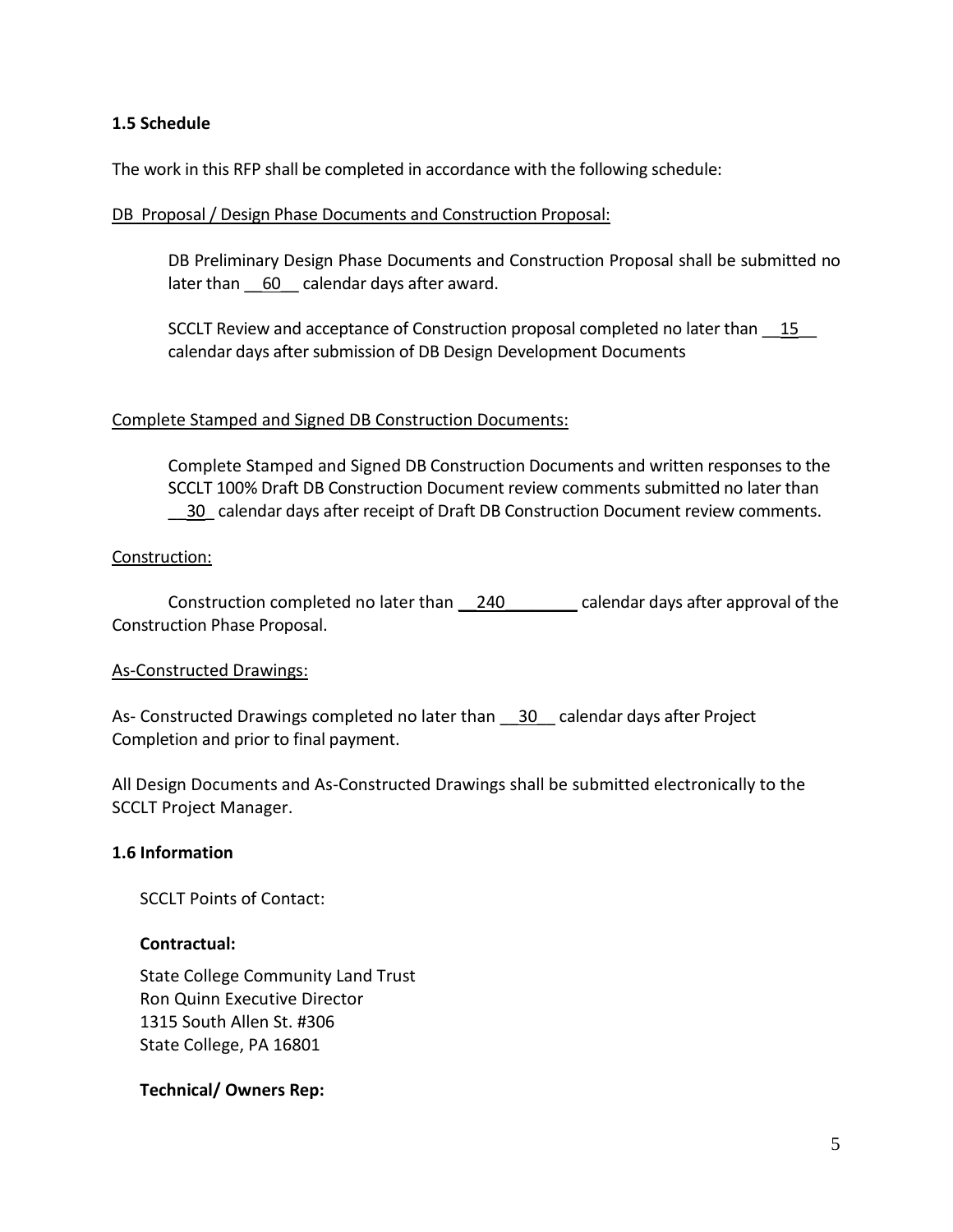Anna Childe AIA Weber Murphy Fox 115- 403 S. Allen St. State College, PA 16801 **[achilde@wmf-inc.com](mailto:achilde@wmf-inc.com)**

#### **1.7 Data and Materials to be provided by the SCCLT (see appendix)**

The following data and materials will be provided to the bidders and are included in the Appendix of this RFP:

Project Statement: What's Green about GreenBuild? Schematic Design Documents including Project Performance Standards Certification Summary

The Schematic Design Documents will be provided in Revit and AutoCAD format to the successful bidder upon award of contract.

#### **1.8 Fixed Fee Proposals and General Instructions:**

The DBC Team is responsible for providing all design and construction services required for the final total lump-sum firm-fixed amount negotiated with the SCCLT. All costs in addition to the fees quoted below will be invoiced and paid at the contractor's cost, subject to a Guaranteed Maximum Cost in accordance with the Design Build Proposal, AIA form A141.

See Section 3 for specific fixed fee breakdown requested and RFP response format.

Interviews—After the initial evaluation of the statements of qualifications, Respondents will be notified of their status in the selection process. Respondents who are selected as finalists should expect and anticipate subsequent interviews which will most likely focus not only on the Respondent's approach, but on an appraisal of the persons who would be directly involved in the project. Finalists will be asked to make a presentation to the selection committee for this project.

Inquiries—Please refrain from contacting SCCLT staff or board members to make inquiries about the progress of this selection process. Respondents will be contacted when it is appropriate to do so. Questions can be directed to Anna Childe- contact information above.

Cost of Responses—SCCLT will not be responsible for the costs incurred by anyone in the submittal of responses. The Respondent acknowledges and accepts that any costs incurred from participation in this RFQ process shall be at the sole risk and responsibility of the Respondent.

Contract Negotiations—This RFP is not a contract or a commitment of any kind. If this RFP results in a contract offer by State College Community Land Trust, the specific scope of work, associated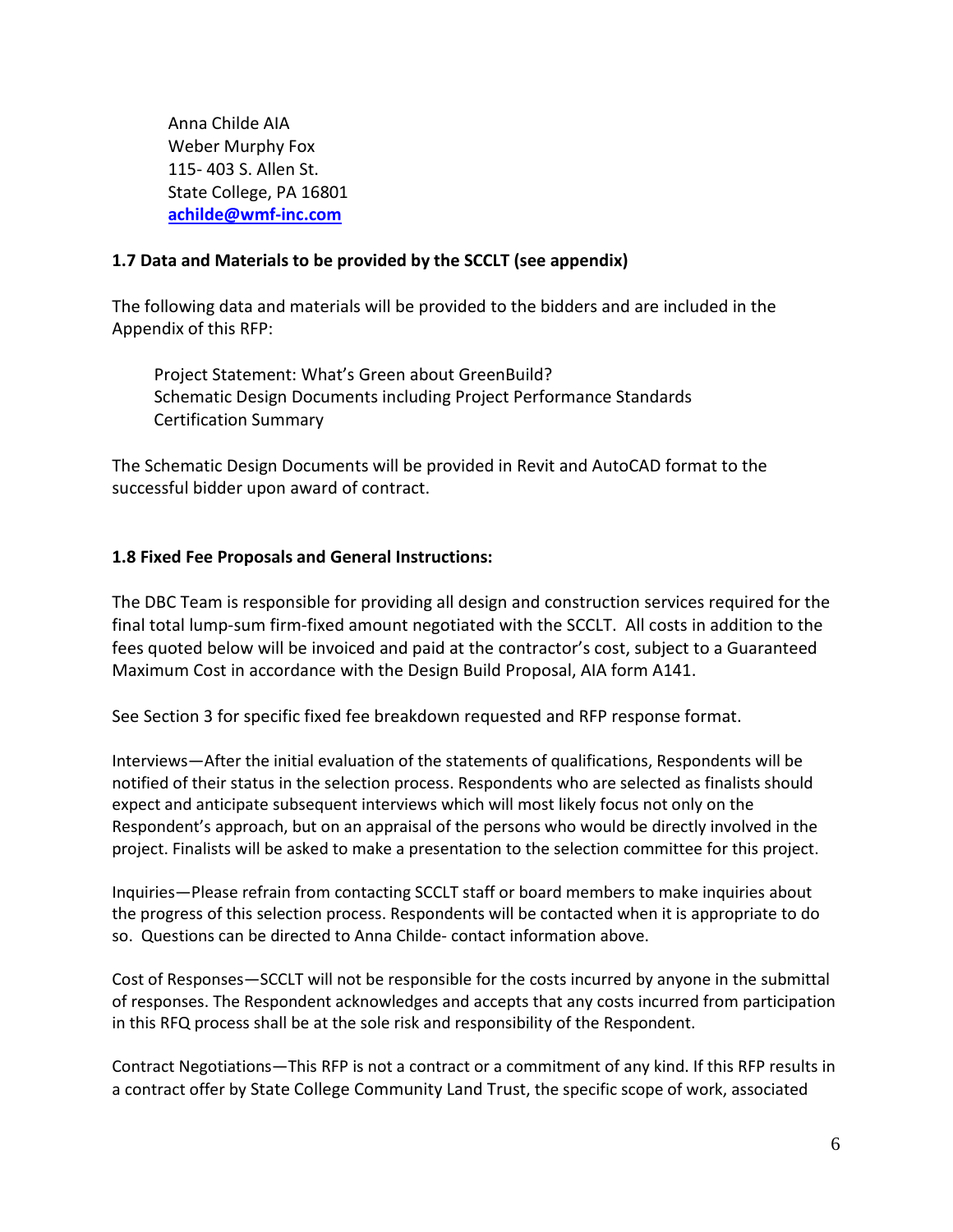fees, terms and conditions, and other contractual matters will be determined during contract negotiations.

No Obligation— State College Community Land Trust reserves the right to evaluate the responses submitted; waive any irregularities therein; select candidates for the submittal of more detailed or alternate proposals; accept any submittal or portion of submittal; reject any or all responses, should it be deemed in the SCCLT's best interest.

All proposals submitted in response to this Request for Proposals (RFP) and received by SCCLT shall remain valid for ninety (90) days from the date of submittal.

#### **1.9 Pre Proposal meeting**

Monday September 19, 2016 @ 2:00 PM Location: State College Borough Building, Room 220 243 S. Allen Street, State College PA 16801

#### **1.10 Proposal Due Date:**

Friday September 30, 2016.

Please email in PDF format by 2:00 PM Friday Sept. 30, 2016 to[: achilde@wmf-inc.com](mailto:achilde@wmf-inc.com)

Two (2) hard copies of the proposal should be received at the office of Weber Murphy Fox by 5:00

115- 403 S. Allen St. State College, PA 16801

There will be no public opening.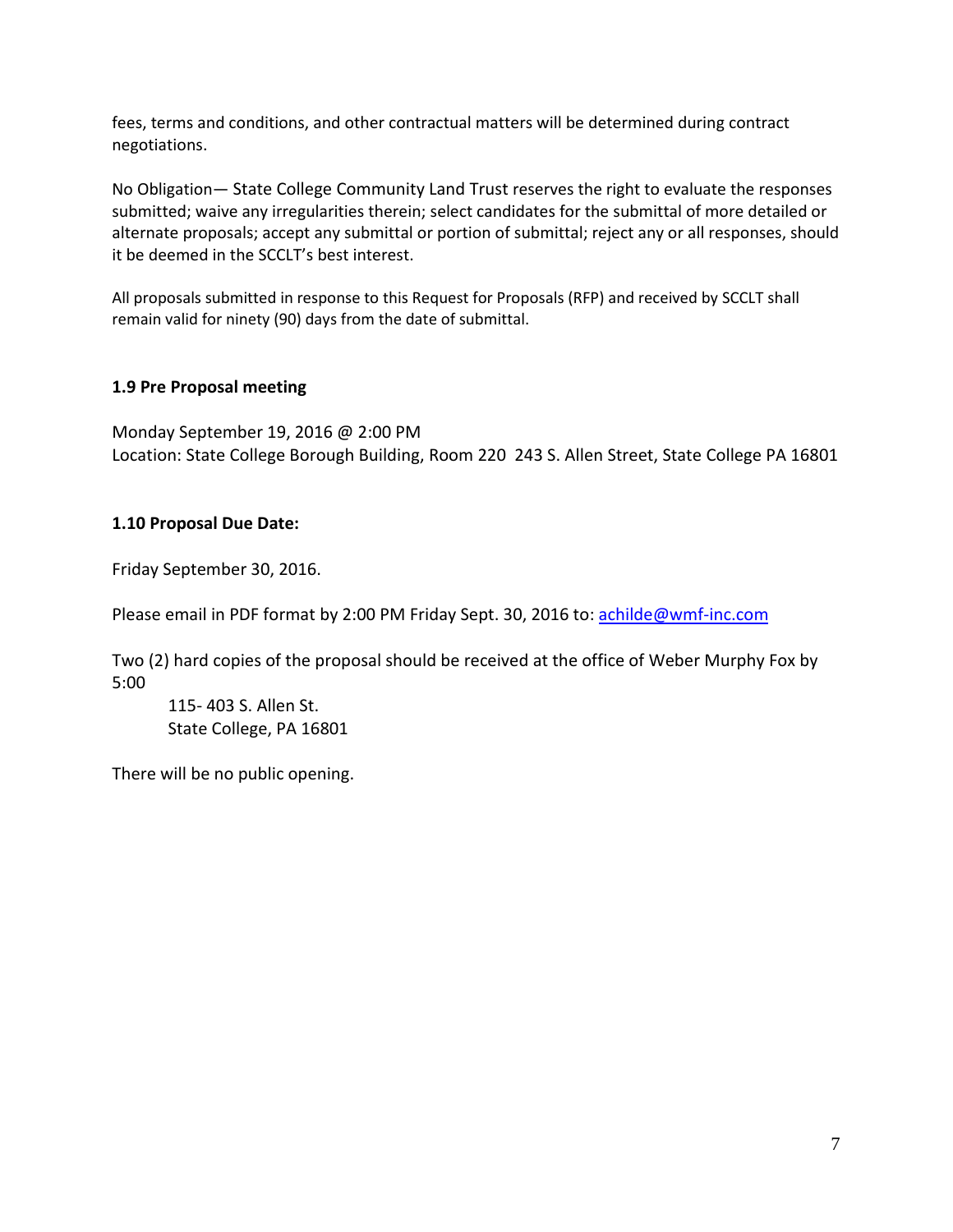# **2.0 PROJECT REQUIREMENTS**

#### **2.1 General Requirements**

#### **2.1.1 Scope of Work and Project Summary/Requirements**

The project will consist of the design and construction of a duplex, connecting carports, hardscape and softscape site improvements, and utilities.

The project will include, but not be limited to, the following:

- Review the Schematic Design provided in the RFP package.
- Review of existing site conditions.
- Provide boundary and topographic survey.
- Provide design schedule of work.
- Submit list of guidelines and certification qualifications.
- Perform geotechnical analysis to meet building code.
- Submit list of required permits.
- Design site, site utilities, building and foundation system.
- Submit DB Preliminary Design Phase Documents and DB Proposal.
- Submit DB Construction Phase documents for review and approval, as required by regulatory agencies.
- Provide construction schedule of work.
- Secure work area.
- Construct project.
- Create and provide operations and maintenance manual and training.
- Provide as-constructed drawings.

#### **2.1.2 Insurances and Performance Bonds (proof of ability to secure due with RFP response)**

**Insurance:** The contractor shall provide evidence of the following insurances, provide by companies licensed in Pennsylvania and acceptable to the Owner:

- Professional Liability Insurance in minimum amount of \$1,000,000.00
- Contractors General Liability in minimum amount of \$1,000,000.00
- Automobile Liability insurance in minimum amount of \$500,000.00
- Workmens Comp. insurance as prescribed by law.

Insurance certificates must be provided prior to the start of any Design Phase work.

## **Performance Bonds:** The contractor shall provide evidence of its ability to provide:

- Performance Bond in the amount of 100% of the approved GMP
- Labor and Material Payment Bond in the amount of 100% of the approved GMP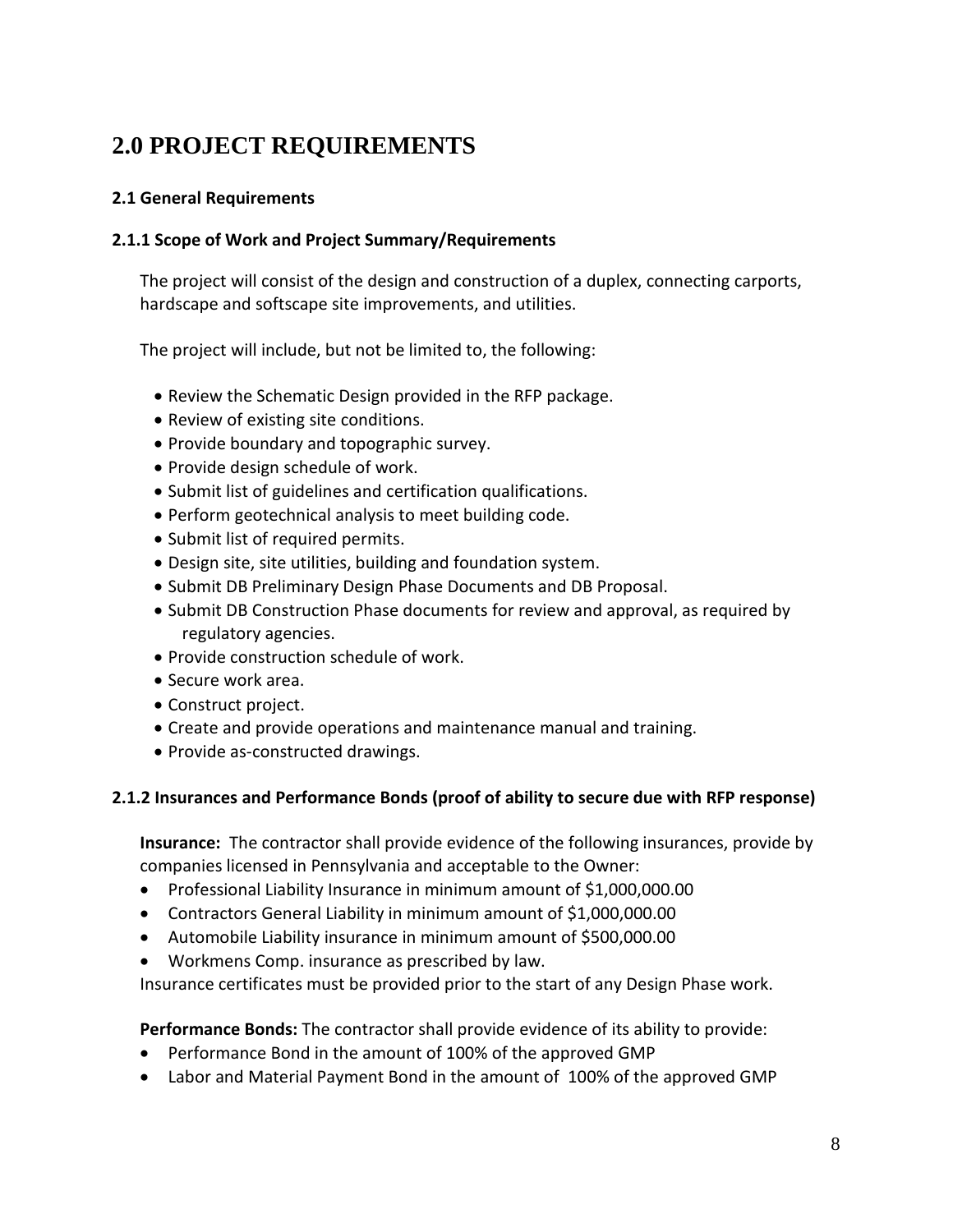If requested, the premiums for these bonds will be added to the GMP and paid for as a Project Cost. The executed bonds must be provided prior to the start of any construction Phase activities.

#### **2.1.3 Progress Payments**

**Preliminary Design Phase -** Progress payments during the design phase of the work will be based on submission, review, and acceptance of design deliverables.

**Construction Phase -** Progress payments during construction will be based on the percentage of work completed on items listed on the approved schedule of values. Actual construction completed and in place will form the basis for payment. Verification of the % complete shall be initiated by the Contractor under the direction of a representative of the SCCLT.

The Contractor shall furnish the originals of all field notes and all other records relating to the basis for payment, to the SCCLT, who shall use them as necessary to determine the final amount of progress payments. The Contractor shall retain copies of all such material furnished to the SCCLT.

#### **2.1.4 Project Meetings**

#### **Design Meetings**

After the award of the contract and acceptance of the Performance and Payment bonds, the SCCLT will arrange a design meeting with the DBC. The meeting agenda shall include the following as a minimum:

- Review and emphasize the project design objectives.
- Guideline and Certification requirements.
- Design schedule.
- Regulatory submittal process schedule.
- Modifications during design.
- Submittals during design.
- Payments to the DBC.

#### **Preconstruction Meeting**

The following Project Requirement deliverables shall be submitted no later than ten days following the acceptance of the Design Build proposal.

• Letter designating your Project Superintendent.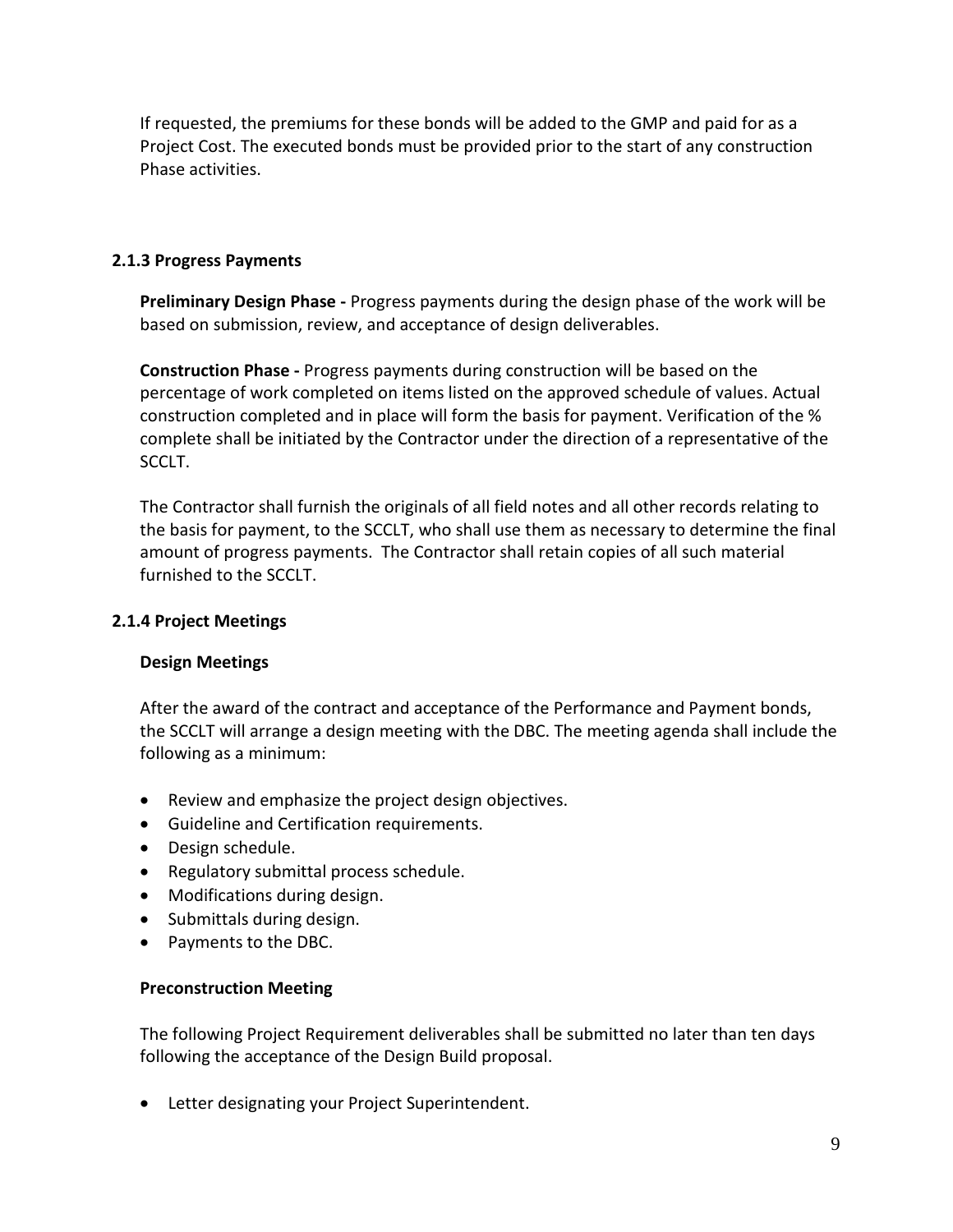- Project Schedule with construction portion fully developed.
- Project Safety Program.
- A list of subcontractors for this project.
- Waste Management Plan.
- Quality Control Plan.
- Erosion and Sediment Control Plan.
- Contractor's Guideline and Certification Plan.

After acceptance of the Construction Phase proposal, and prior to the start of construction, the SCCLT will arrange an on-site Preconstruction meeting with the DBC. The meeting agenda will include the following as a minimum:

- Review of AIA agreement, process and procedures.
- Environmental and sustainability requirements for the Project, required tracking for Guideline and Certification related submittals.

#### **Progress Meetings**

The DBC shall participate in bi-weekly meetings with the SCCLT, and other project team members to update them on the following meeting agenda items:

- Approval of minutes of previous meetings.
- Submittal status.
- Review of off-site fabrication and delivery.
- Requests for Information (RFI's) and issues.
- Modifications.
- Work in progress and projected.
- Schedule update.
- Status of Project Record Drawings and O&M Manuals.
- Other business relating to work.

#### **2.1.5 Project Schedule**

**General:** The Contractor shall provide two (2) color copies and one electronic copy of the project schedule after award and before the design meeting. The schedule shall include a detailed design phase with design deliverable submission dates, review periods as well as a summary construction schedule with important milestones included for both phases.

Fully develop the construction portion of the schedule and submit to the SCCLT before the Preconstruction meeting or any construction begins. The project schedule shall be updated on a monthly basis throughout the entire contract period and until project substantial completion. The status date of each schedule update shall be 10 days before the progress payment request date.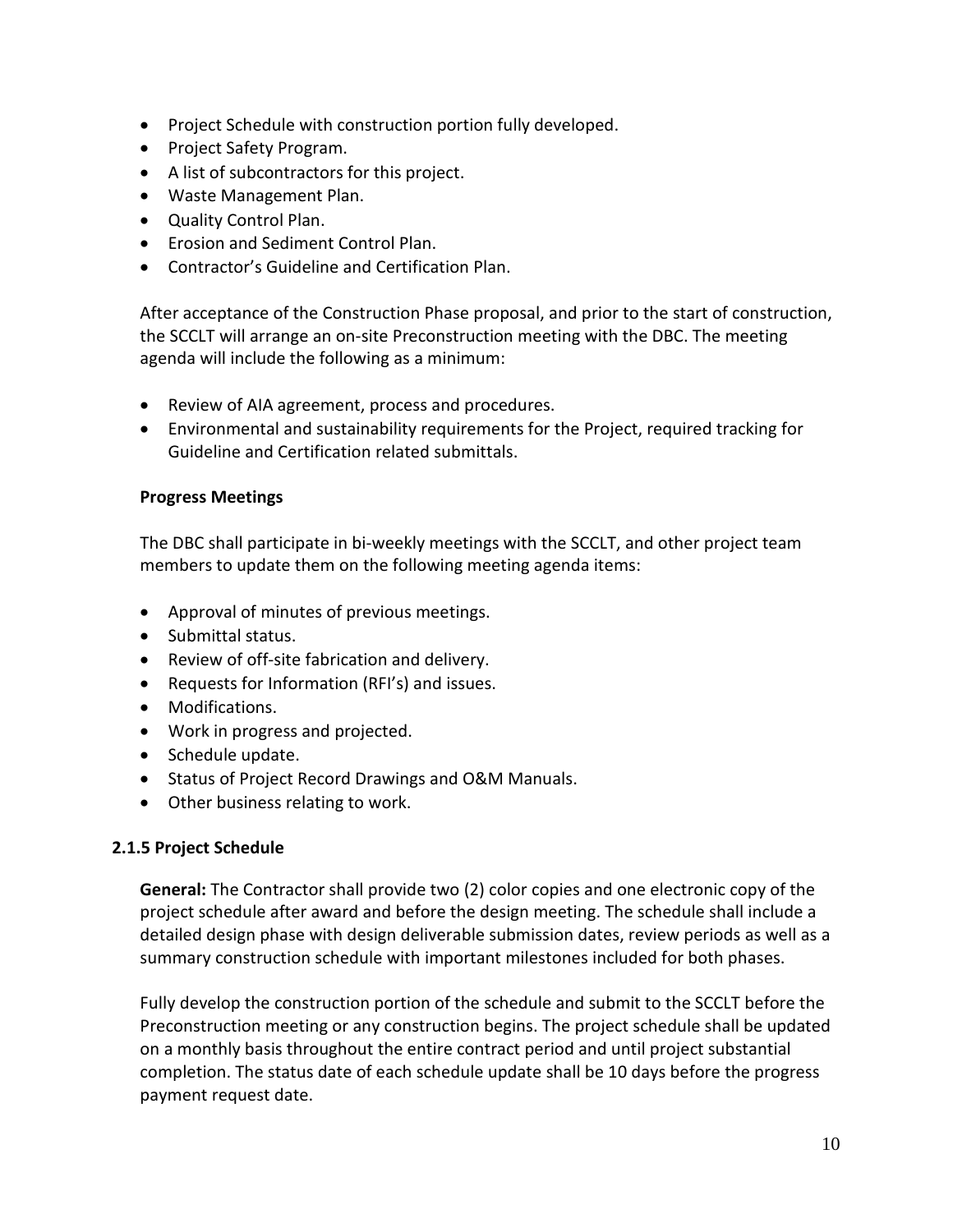#### **Project Schedule Updates**

**Monthly updates:** The monthly updating of the project schedule shall be an integral part and basic element of the estimate upon which progress payments shall be made under this contract.

**Time Extensions:** Activity delays shall not automatically mean that an extension of the contract time is warranted or due the DBC. It is possible that a modification, change, or delay will not affect existing critical activities or cause non-critical activities to become critical. A modification, change, or delay may result in only absorbing a part of the available total float that may exist within an activity chain of the project schedule, thereby not causing any effect on the contract time. Time extensions will be granted in accordance with the terms of the contract.

#### **2.2 Design Requirements**

#### **2.2.1 DB Design Documents**

This element of work shall consist of the preparation of the DB Design Development Documents and DB Construction Documents.

#### **Deliverables**

The following deliverables are required (refer to Section 1.6 for schedule):

#### **DB Preliminary Design Phase**

#### DB Design Phase Documents:

- Documents for SCCLT Review:
	- Submit 2 paper copies and one electronic copy (PDF) of the following Draft DB Design Development Documents for review:
		- DB-Design Development Drawings.
		- Divisions 2 through 49 Outline Specifications.
		- Product Manual.
		- Project Sustainability Guideline and Certification Checklists.
		- Preliminary Design Build Cost Proposal.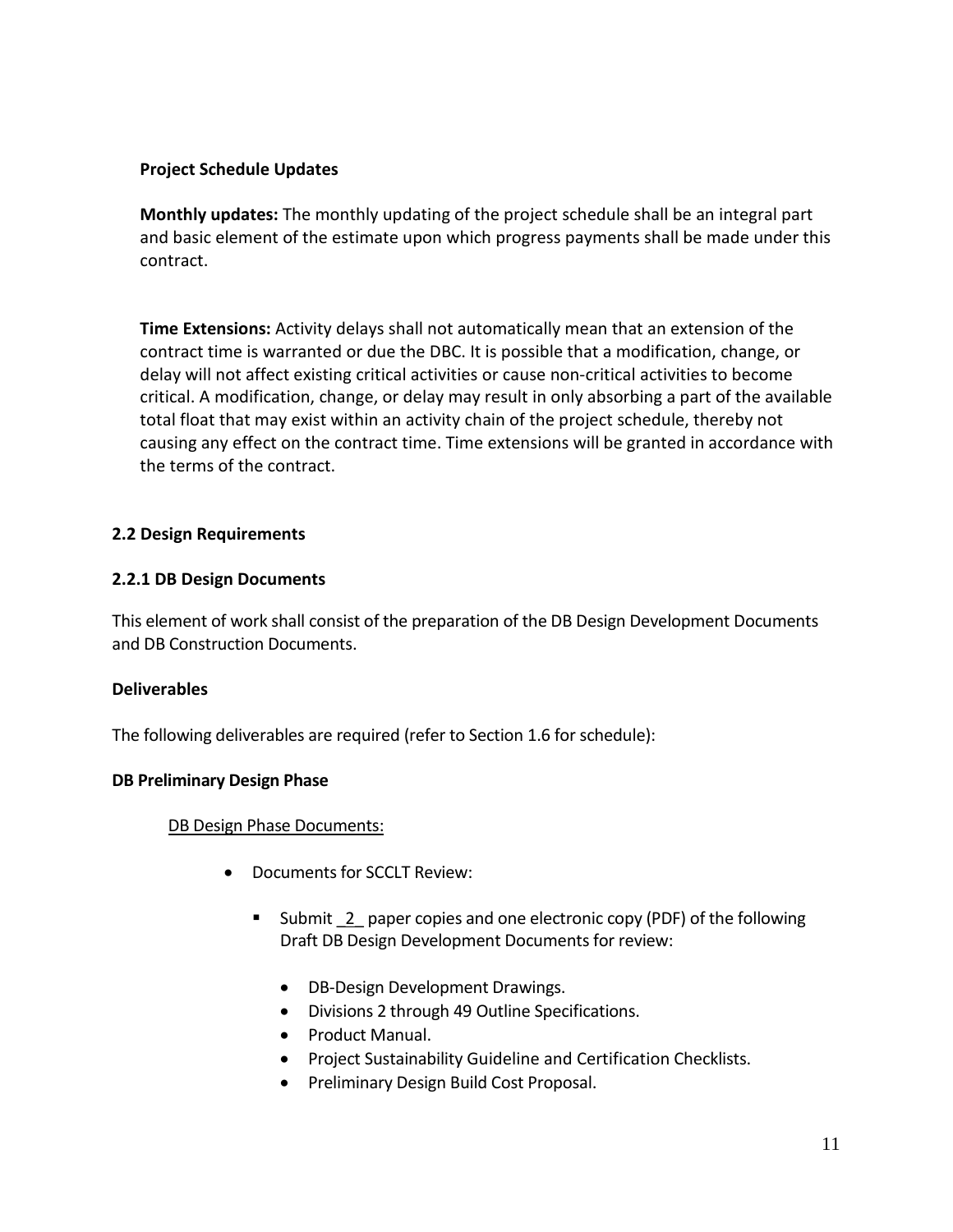#### **DB Construction Phase Documents**

#### 100% Draft DB Construction Phase Documents

- Documents for SCCLT Review:
	- Submit 2 paper copies and one electronic copy (PDF) of the following 100% Draft DB Construction Documents for review:
		- DB-Construction Drawings
		- Divisions 2 through 49 Construction Specifications (Construction Specifications Institute (CSI) MasterFormat 04 Edition) A/E shall utilize and modify their own Divisions 2 through 49 Construction Specifications templates.
		- Division 1 requirements and procedures conforming with the form of contract provided.
		- Update Product Manual (electronic copy only).
		- Project Sustainability Guideline and Certification Checklists (CD Portion completed).

#### Complete Stamped and Signed DB Construction Documents

Address and incorporate 100% Draft DB Construction Phase Documents comments into the Complete Stamped and Signed DB Construction Documents and submit, for approval, per the following table, the record set of Complete Stamped and Signed DB Construction Documents for construction, archiving and general use.

#### **2.2.2 Environmental and Sustainability Requirements for Design**

The SCCLT has established sustainability guideline and certification requirements for the project as follows:

- DOE ZERO-ENERGY READY HOME Rev. 5 [\(http://energy.gov/eere/buildings/zero](http://energy.gov/eere/buildings/zero-energy-ready-home)[energy-ready-home\)](http://energy.gov/eere/buildings/zero-energy-ready-home)
- EPA INDOOR AIRPLUS Version 1, Rev. 3 [\(https://www.epa.gov/indoorairplus/publications-and-resources-about-indoor-airplus\)](https://www.epa.gov/indoorairplus/publications-and-resources-about-indoor-airplus)
- WATERSENSE Version 1.2 [\(https://www3.epa.gov/watersense/index.html\)](https://www3.epa.gov/watersense/index.html)
- ENERGY STAR CERTIFICATION Version 3, Rev. 8 [\(https://www.energystar.gov/\)](https://www.energystar.gov/)
- ICC 700 NATIONAL GREEN BUILDING STANDARD (NAHB) [\(http://www.nahb.org/en/research/nahb-priorities/green-building-remodeling-and](http://www.nahb.org/en/research/nahb-priorities/green-building-remodeling-and-development.aspx)[development.aspx\)](http://www.nahb.org/en/research/nahb-priorities/green-building-remodeling-and-development.aspx)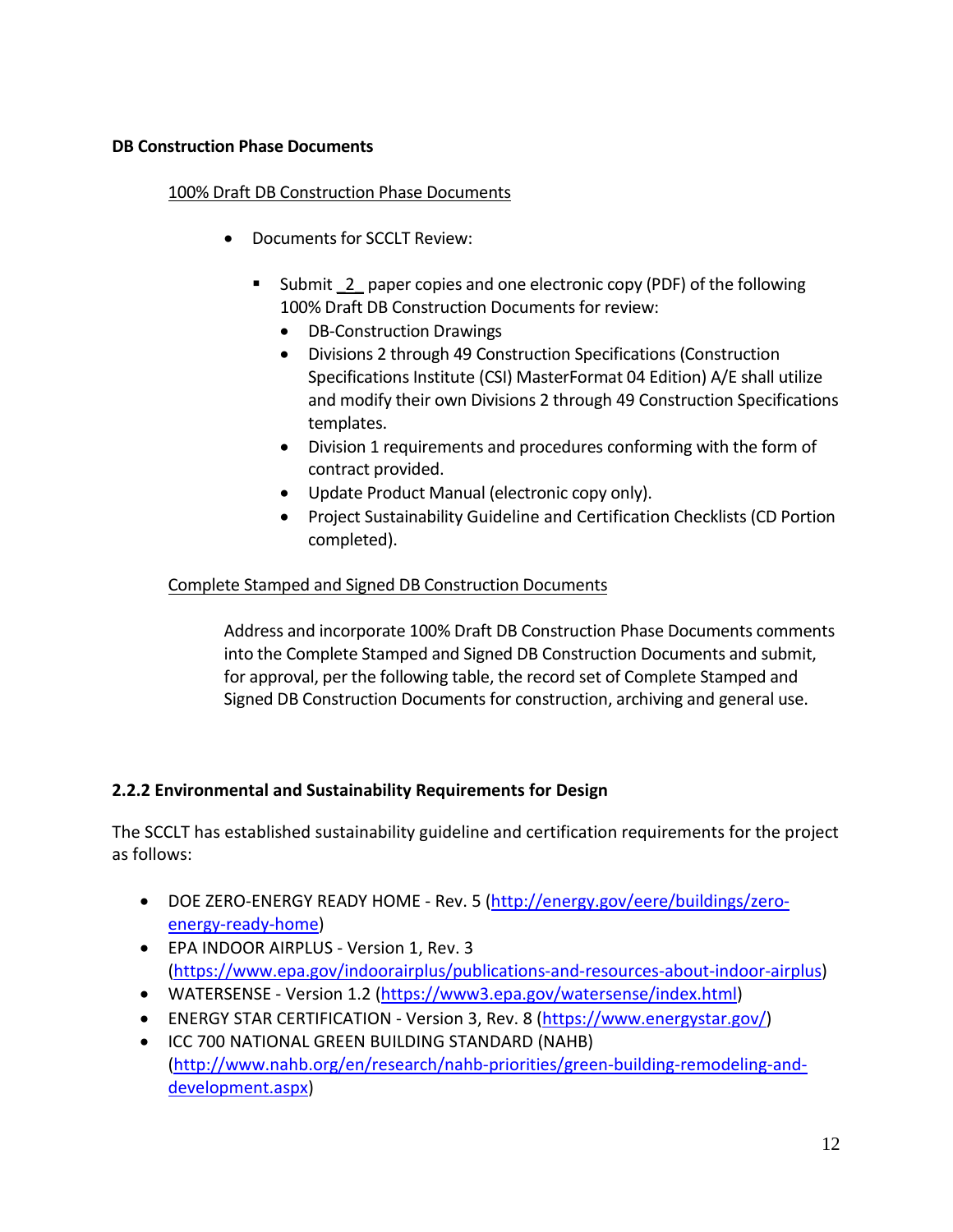Notify the SCCLT if conflicts arise between performance of the work and sustainability guideline and certification requirements. The SCCLT does not intend to limit alternative means of achieving these requirements.

The Owner would like to participate in Energy Efficiency Incentive Programs as offered through PA Act 129, and administered through Sodexo. Preapproval is encouraged prior to purchasing equipment.

[http://energysavepa-business.com/wp-content/uploads/2016/08/QuickReference\\_PA-8-1-16](http://energysavepa-business.com/wp-content/uploads/2016/08/QuickReference_PA-8-1-16-final-1-1.pdf) [final-1-1.pdf](http://energysavepa-business.com/wp-content/uploads/2016/08/QuickReference_PA-8-1-16-final-1-1.pdf)

### **2.3 Construction Requirements**

#### **2.3.1 Environmental and Sustainability Requirements**

Specific sustainability requirements generated in design will dictate more stringent environmental requirements for this project. Refer to part 2.2.2, Environmental and Sustainability Requirements for Design, of this document. The following are general requirements:

- Air: Employ construction practices that minimize dust production and combustion byproducts.
- Water: Avoid materials that can leach toxic chemicals into the ground water. Do not allow toxic chemicals to enter sewers or storm drains.
- Soil: Protect against erosion and topsoil depletion. Noise: Minimize noise generation during construction. Operate power equipment in accordance with local noise restrictions.
- Noise: Minimize noise generation during construction. Operate power equipment in accordance with local noise restrictions.
- Waste Management Goals: Employ processes that ensure the generation of as little waste as possible. Waste disposal in landfills shall be minimized.
- Recycling is a requirement of this project.
- All material unsuitable for recycling must be disposed of, in a legal manner, at public or private dumping areas outside the site.

The DBC shall designate an on-site party (or parties) responsible for instructing workers and overseeing the sustainability guideline and certification requirements of this project. Distribute copies of the environmental requirements to the Job Site Foreman and each Subcontractor.

#### **2.3.2 Schedule of Values**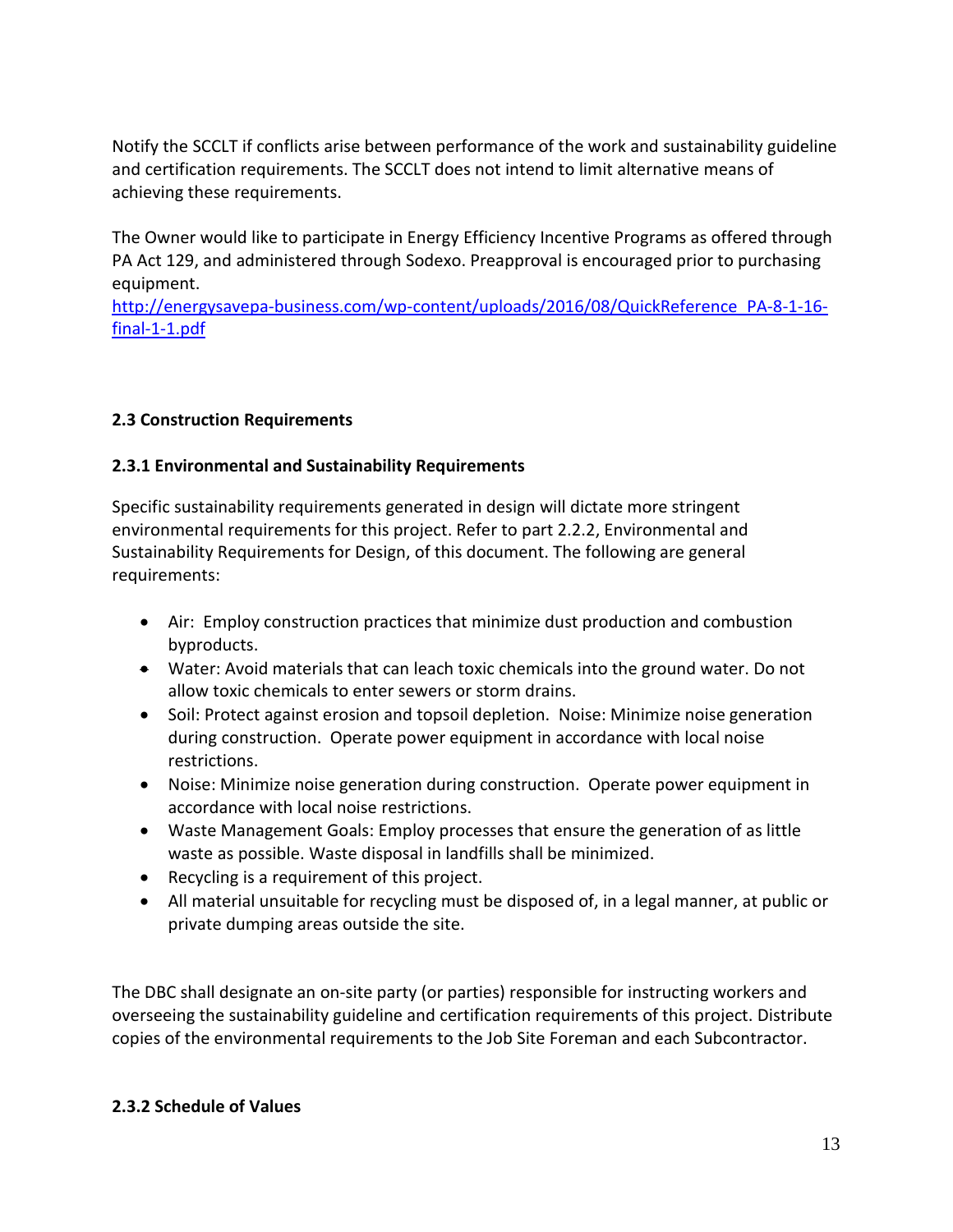After contract award and before the first application for payment, submit a schedule of dollar values based on the Contract Price Schedule. Breakdown each lump-sum item into component parts of design deliverables or construction work for which progress payments may be requested.

The total cost of all items shall equal the contract sum. The Schedule of Values will form the basis for progress payments.

An acceptable Schedule of Values shall be agreed upon by the Contractor and the SCCLT before the first progress payment is processed.

#### **2.3.3 Construction Support**

#### **Staging Areas**

Construction sites will be limited to the smallest feasible area. Ground disturbance and site management will be carefully controlled to prevent undue damage to vegetation, soils, and to minimize air, water, soil, and noise pollution.

If used, all temporary water, sewer, sanitary facilities and electric utilities, shall be completely removed upon project completion. Remove temporary utility connections.

#### **Construction Zones**

Protection of Public: Fence, barricade, or otherwise block off the immediate work area to prevent unauthorized entry.

The DBC shall protect tree trunks and root systems of trees in or adjacent to work areas.

#### **2.3.4 Submittals during Construction**

**Project Sustainability Checklist:** Refer to part 2.2.2, Environmental and Sustainability Requirements for **sustainability guideline and certification requirements.** Complete the necessary checklists by concisely explaining how each credit/requirement is met. Indicate what products or actions were installed/performed to comply with each credit/requirement.

#### **Material Submittal and Approval Procedures:**

Submit all submittals required in the Project and Performance Requirements per the Specifications. Submit sufficient information based upon the performance specifications for the Owner to make an informed decision on compliance or lack of compliance for the items above.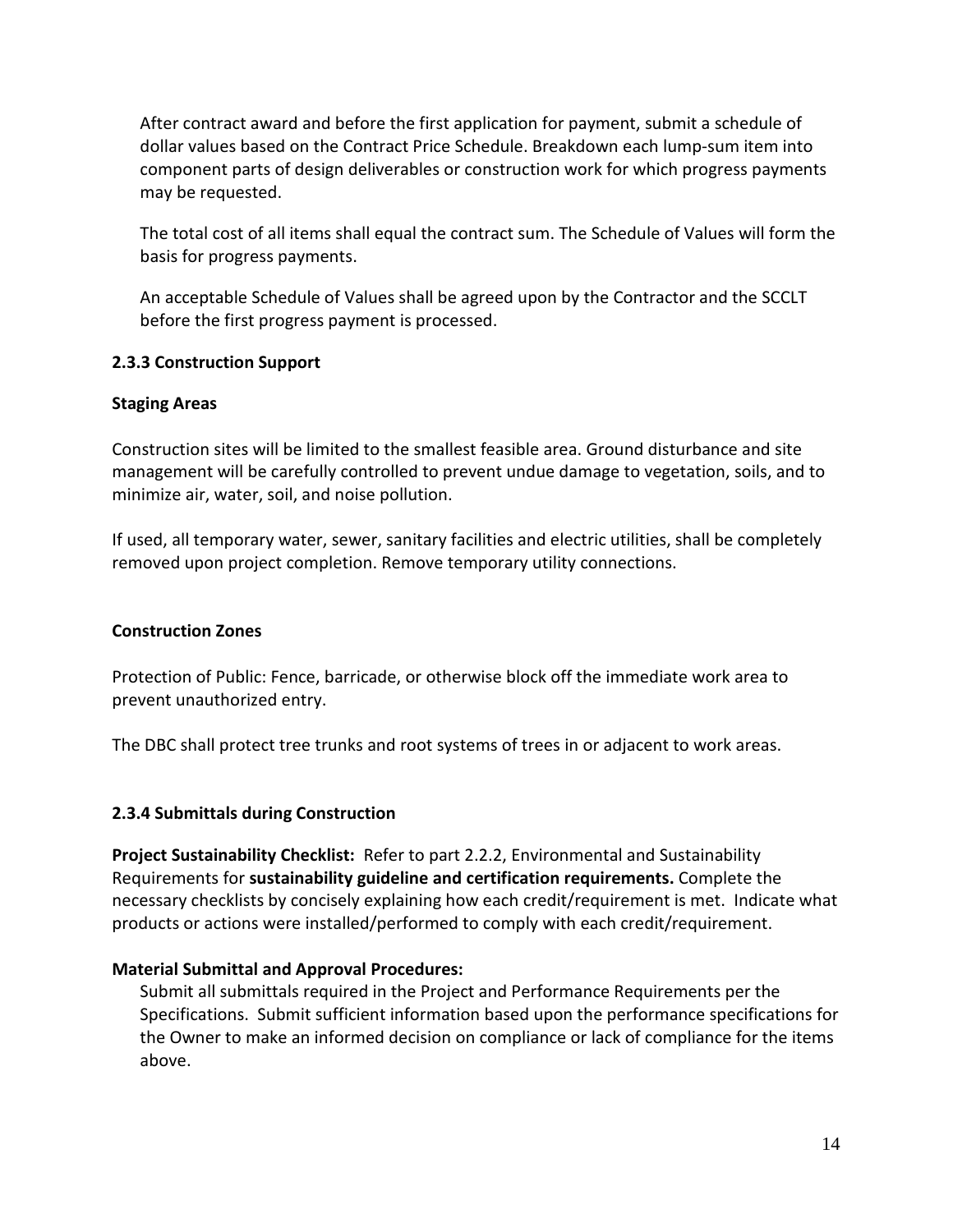#### **SCCLT Review:**

Any work done or orders for materials or services placed before approval shall be at the Contractor's own risk.

After reviewing submittals, the SCCLT will return one electronic copy of applicable (marked up) submittal sheets to the Contractor. All submitted items will be retained. The DBC is responsible for producing additional copies for his/her own use.

Samples: Samples shall be large enough to illustrate clearly the functional characteristics and full range of color, texture, or pattern. Manufacturers' Catalog Sheets: Submit only pertinent pages; mark each copy of standard printed data to identify specific products proposed for use. The SCCLT reserves the right to require additional submittals. After review, the SCCLT shall notify the DBC of review, review with notations, or review - resubmit.

#### **2.3.5 Construction Coordination**

**Notification:** The SCCLT or their designated representative will provide all necessary written notification and/or direction to the contractor.

#### **2.3.6 Digital Images:**

Take appropriate digital images documenting construction progress and problems, such as capturing items that will not be seen later, etc. Send digital images to recipients on a weekly basis, as directed by SCCLT, of each work activity via e-mail in an approved format.

#### **2.3.7 Quality Control**

#### **General**

The quality of all work shall be the responsibility of the Contractor. Testing shall be the responsibility of an independent testing laboratory to be engaged by the Ownerto perform sampling and testing as required by the local building regulation. Inspect and test all work as needed to ensure that the quality of materials, workmanship, construction, finish, and functional performance is in compliance with applicable specifications and drawings.

The Contractor shall stop work on any item or feature pending satisfactory correction of any deficiency noted by the quality control staff or the SCCLT

#### **2.3.9 Temporary Services**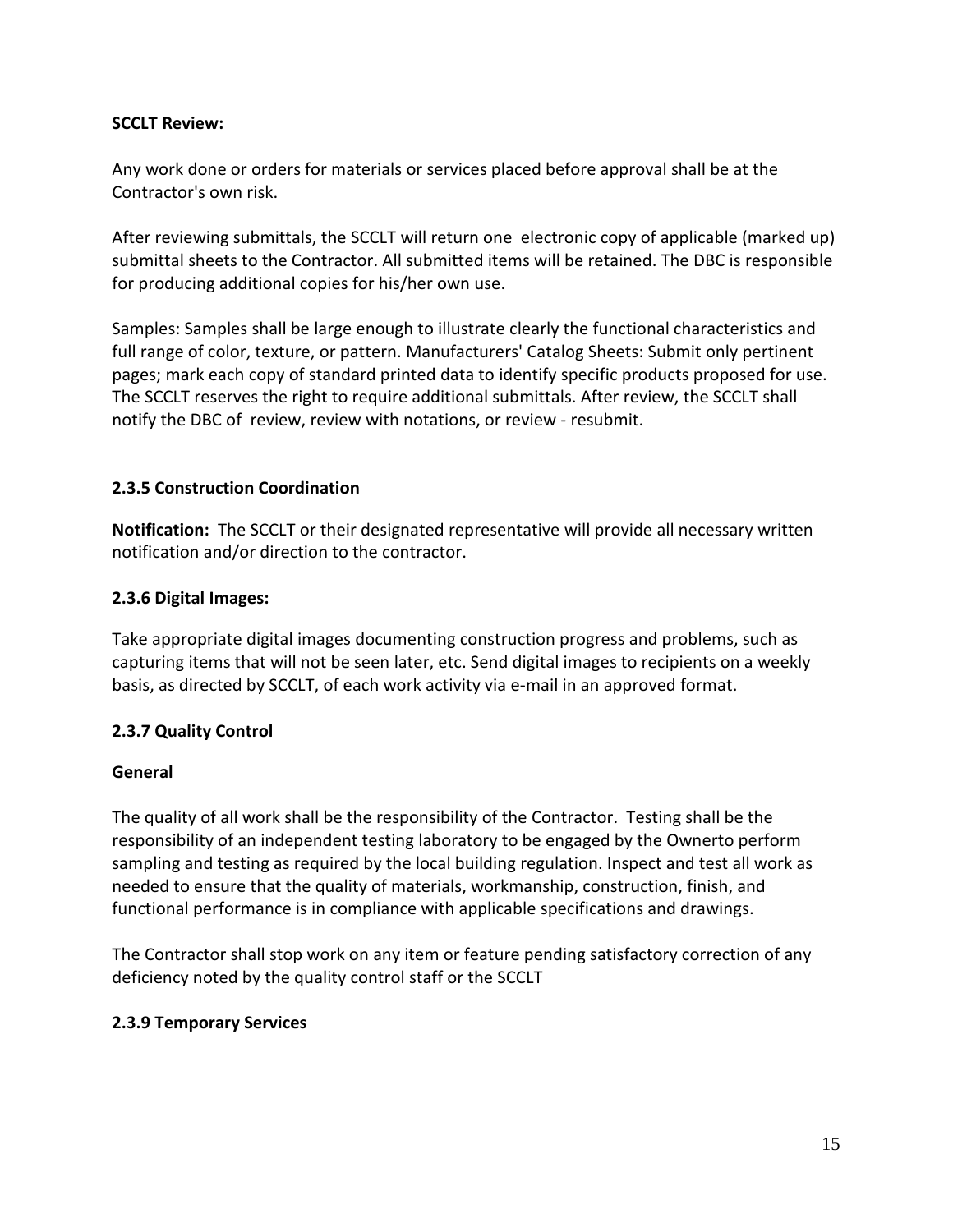Temporary materials may be new or used, but must be adequate in capacity for the required usage, must not create unsafe conditions, and must not violate requirements of applicable codes and standards.

**Fire Protection Equipment:** Observe and enforce standards of fire prevention. No open fires shall be allowed.

**Smoking:** Smoking is prohibited.

**Welding:** Cutting by torch or welding shall be performed only when adequate fire protection is provided.

**Electricity and Lighting:** Make arrangements with utility company for metered connection to existing utility and pay all costs. Temporary electrical work shall meet requirements of the current version of NFPA 70 (NEC) Article 590. When temporary connections are removed, restore existing utility services to their original condition.

**Water:** DBC shall provide potable water and pay all costs.

**Heating and Cooling:** Furnish temporary heating and cooling. Use of permanent heating and cooling system shall not be allowed prior to completion of the building enclosure and thermal insulation and without written authorization from SCCLT. When the permanent heating and cooling system is approved for use as temporary heating and cooling, pay all costs until final acceptance. Install new filters before final acceptance. Equipment warranties shall start on date of Final Acceptance.

**Sanitary Facilities:** Provide and maintain temporary toilet facilities in accordance with State Health Department. Enclosures shall be weatherproof, sight proof and of sturdy construction. Completely remove sanitary facilities on completion of work.

## **2.3.11 Preservation of Adjacent Features**

Confine all operations to work limits of the project. Prevent damage to natural surroundings. Restore damaged areas outside the work limits, repairing or replacing damaged trees and plants, at no additional expense to the Owner.

Provide temporary barriers to protect existing trees, plants and root zones that are to remain in place. Do not remove, injure or destroy trees or other plants without prior approval. Consult with the SCCLT. Remove agreed upon roots and branches that interfere with construction. Carefully supervise excavation, grading, backfilling, and other construction operations near trees and plants, to prevent damage.

#### **2.3.13 Hauling Restrictions**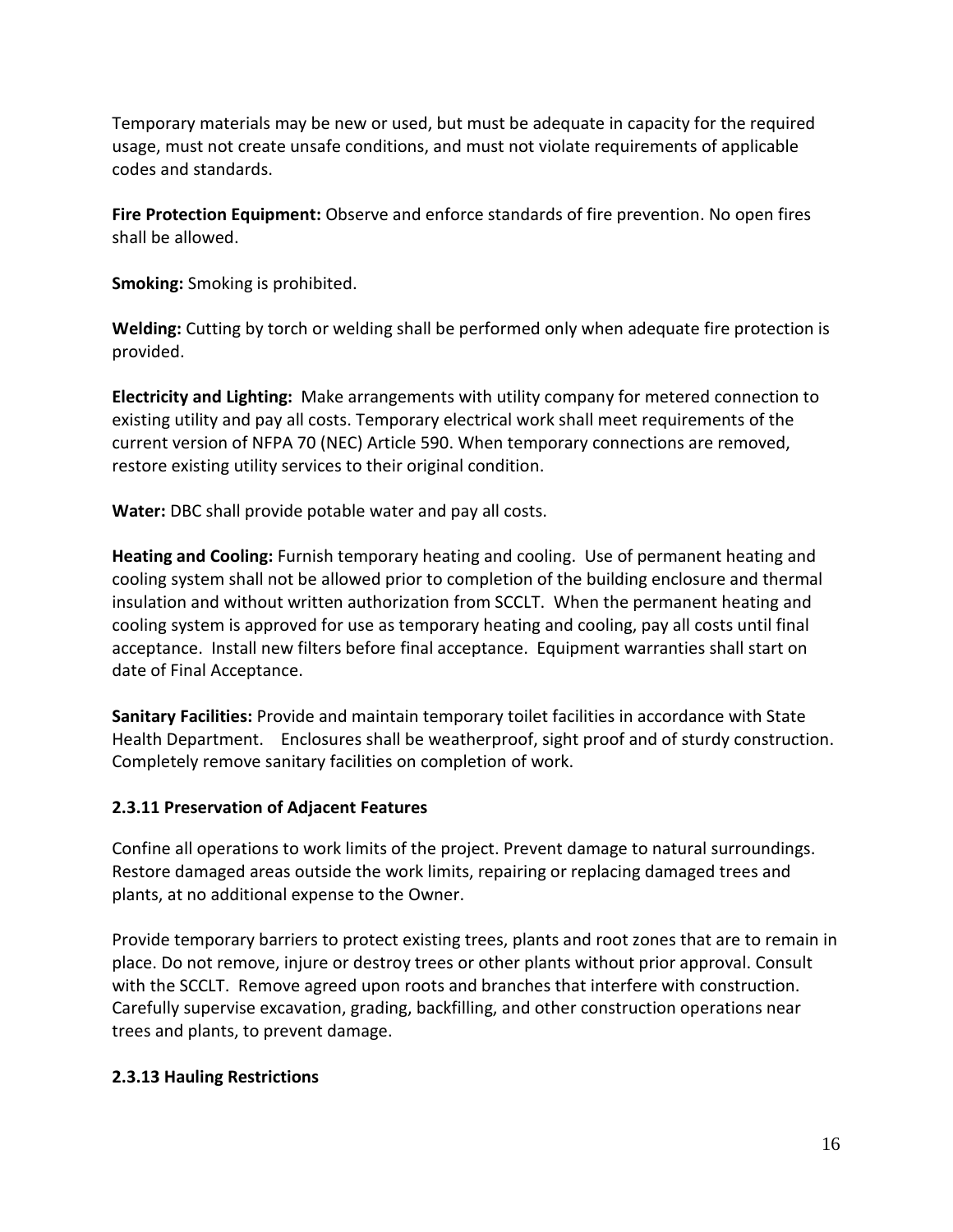Comply with all legal and local load restrictions in the hauling of materials.

### **2.3.14 Accident Prevention**

**Accident Prevention Program:** Prior to the Preconstruction Meeting submit an accident prevention program. The program must be accepted by the SCCLT before any on site work can begin. The program shall comply with OSHA and project requirements. Include the following:

Name of responsible supervisor to carry out the program; monthly safety meetings; first aid procedures; outline of each phase of work, hazards associated with each phase and methods proposed to ensure property protection, and safety of the public, and DBC employees; training; planning for possible emergency situations; housekeeping and fire protection.

#### **Accident Prevention Products: Provide the following:**

- First aid facilities.
- Personnel protective equipment: Meet requirements of OSHA
- Emergency instructions, including telephone numbers and reporting instruction for ambulance, physician, hospital, fire department and park police. Place in conspicuous locations at the worksite.
- Adequate egress at all times in accordance with the Life Safety Code (NFPA 241).
- Hard hats for all employees and for up to 4 visitors.
- Designate and post signs in all hardhat areas.

#### **2.3.16 Field Engineering**

The DBC shall set initial construction stakes establishing lines, slopes, grades, reference points, base lines and bench marks as required. The DBC shall execute the work in accordance with these stakes, and perform all additional staking necessary to execute the work.

## **2.3.17 Project Close-out (See AIA Article 9)**

**Project Record Drawings**: Maintain one complete full-size set of contract drawings and one fullsize set of vendor-supplied drawings. Clearly mark changes, deletions, and additions to show actual constructed conditions. Keep record drawings current. Certification of accuracy and completeness will be required for monthly payment requisitions. On completion of the total project, submit complete record drawings.

**As-Constructed Drawings:** Provide as-constructed drawings by updating the Approved DB Construction Drawing AutoCAD files with information provided on the record drawings, contract modifications; and other applicable shop drawings, sketches, and data. AutoCAD files should be in compliance with National CAD Standards.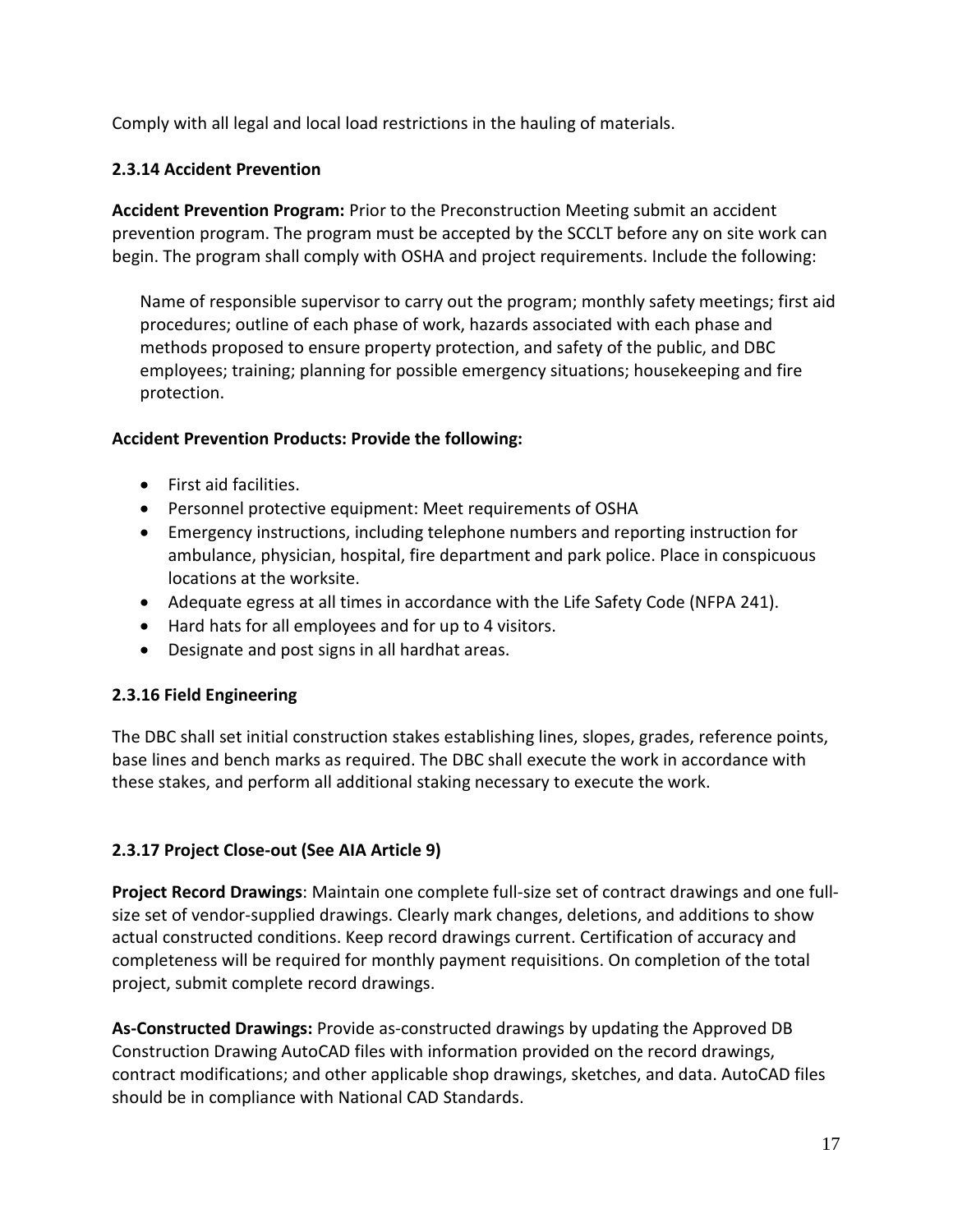Operation and Maintenance (O&M) manuals for all equipment.

Provide as-constructed drawings in the following formats:

- 1 paper copy
- 2 CD-ROMS, each with drawing and O&M manual files in both PDF and AutoCAD formats

**Cleaning:** Before scheduling the final inspection, remove all tools, equipment, surplus materials, and rubbish. Restore or refinish surfaces that are damaged due to work of this contract to original condition. Remove grease, dirt, stains, foreign materials, and labels from finished surfaces. Thoroughly clean building interiors. Pick up and remove all construction debris from the site. At time of final inspection, project shall be thoroughly clean and ready for use.

Before submitting a request for final inspection, submit the following:

- Project Record Drawings and As-Constructed Drawings: As specified above.
- Guarantees and Bonds: As specified in Performance Requirements and Specifications.
- Spare Parts and Materials: As specified in Performance Requirements and Specifications
- Operation and Maintenance Data: As specified below and in Performance Requirements and Specifications.
- Keys and Keying Schedule: Submit all keys including duplicates. Wire all keys for each lock securely together. Tag and plainly mark with lock number, equipment identification, or panel or switch number, and indicate location, such as building and room name or number.
- Operating Tools: As specified in the individual sections.
- Special Tools: One set of special tools required to operate, adjust, dismantle, or repair equipment. Special tools are those not normally found in possession of mechanics or maintenance personnel.
- System Demonstration and Training: As specified below and in Performance Requirements and Specifications for all Mechanical systems.
- Mechanical and Electrical Systems: Verify the following in writing:
	- All systems are complete.
	- All systems have been properly started and are operational.
	- All controls are complete and operational, and sequences have been checked and are functioning properly.
- Testing and Balancing Report : As required in the technical specifications.
- Completed Project Sustainability Guideline and Certification Checklists submitted to DOE.
- Commissioning (Cx) per DOE requirements:
	- **Final SCCLT Project Requirements**
	- **Final Commissioning Plan**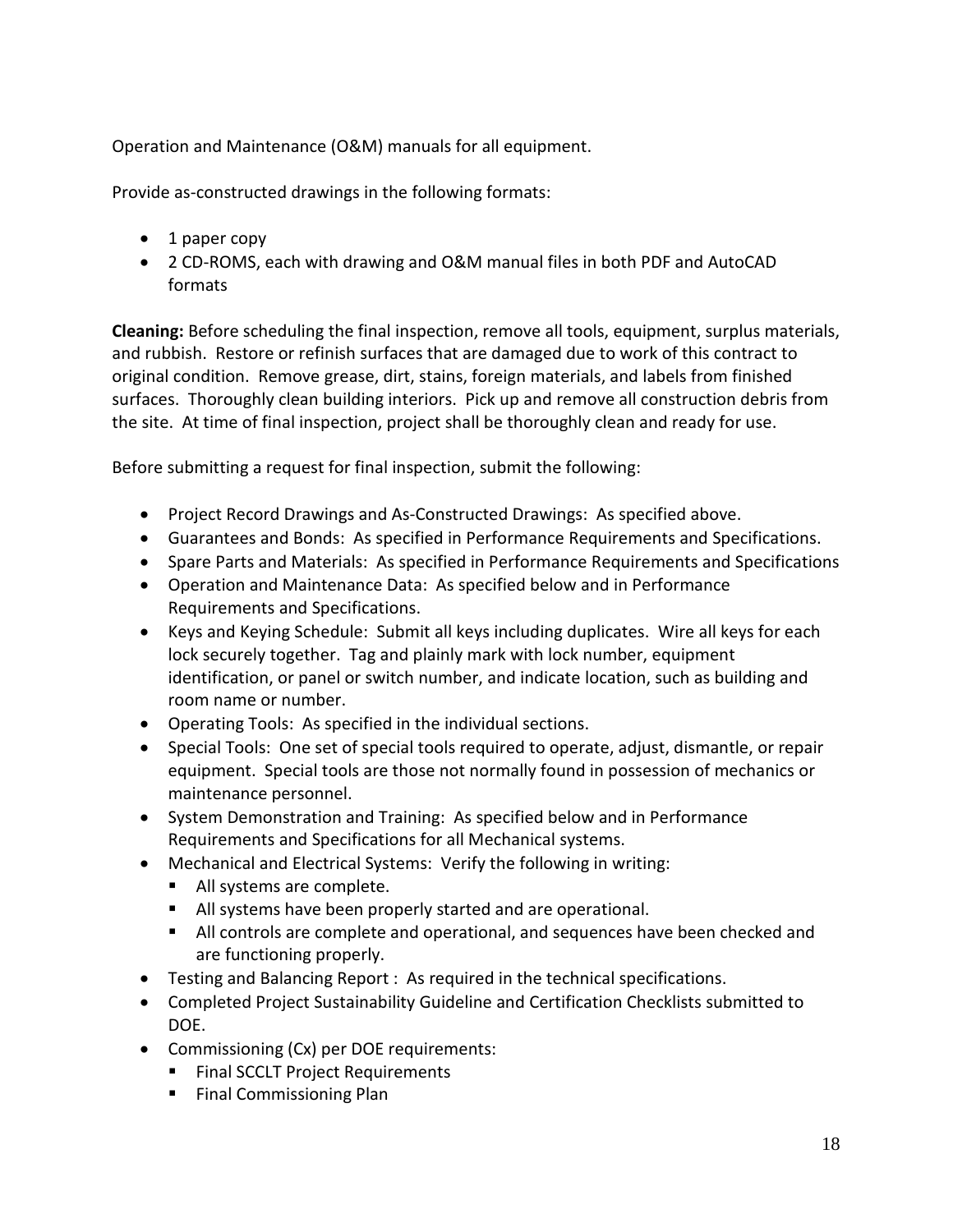- **Final Systems Manual**
- **Final Verified Test Reports**
- **Final Training Reports**
- **Final Commissioning Report**

**Operation and Maintenance Data:** Provide one of 3-ring binders with operation and maintenance data, to the SCCLT for review, prior to the final inspection. Data shall include manufacturer's standard literature, equipment data sheets, vendor-furnished as-built drawings; custom written data not included in manufacturer's standard literature; schedules, warranties, parts lists, test results, and subcontractor list.

After review is completed, incorporate comments, and submit 1 hard copy and 1 CD ROM of the final sets of operation and maintenance data to the SCCLT

**System Demonstration and Training:** Train designated personnel in adjustment, operation, including seasonal and emergency operations, if applicable; maintenance; and safety requirements of equipment and systems. Instructors shall be thoroughly trained in operating theory as well as practical operation and maintenance work for each type of equipment or system. The sequence of the training shall follow the approved outline of the training guide; i.e. Operating and Maintenance Data. Individual sections specify the duration of training required. If no duration is listed, provide training of sufficient duration to adequately cover the subjects.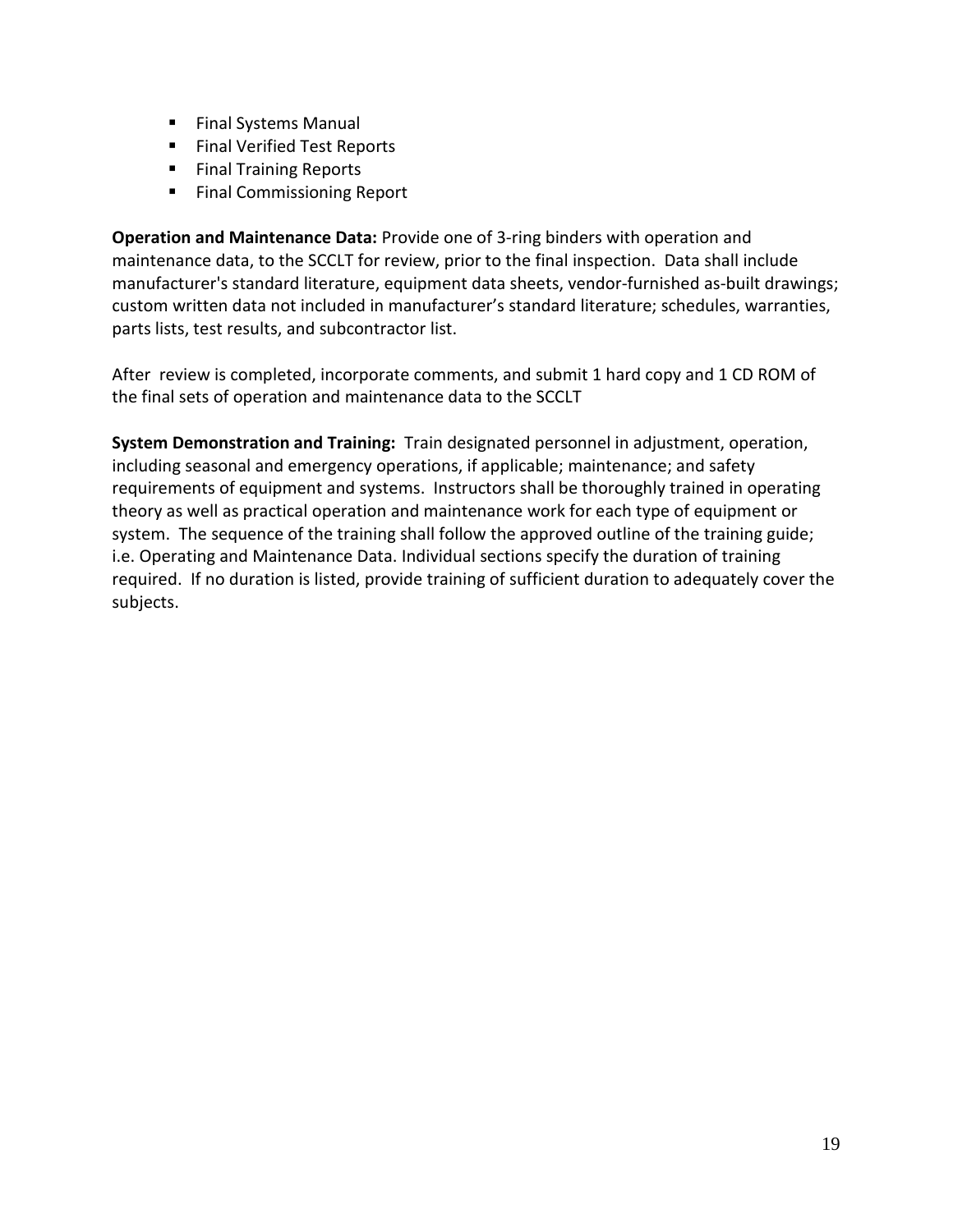# **3.0 FORM OF PROPOSAL**

#### **3.1 Name Address, and PA HIC Registration of DB Contractor**

Include Project Managers' resume.

#### **3.2 Credentials of Checker**

- Energy Star Builder Partner
- WaterSense Builder Partner
- RESNET (Residential Energy Services Network) provider

#### **3.3 Project Understanding**

Please state your understanding of the SCCLT goals for GreenBuild

#### **3.4 Experience**

Describe experience with DOE Zero Energy Ready Homes, ICC 700 National Green Building Standard (NAHB), green projects in general and how your experience will benefit the project goals.

#### **3.5 Provide Three References for similar projects**

#### **3.6 Schedule (graphic understanding of schedule from RFP)**

#### **3.7 Fee for design and separate fee for DOE performance path energy model**

The DBC Team is responsible for providing all design and construction services required for the final total lump-sum firm-fixed amount negotiated with the SCCLT. All costs in addition to the fees quoted below will be invoiced and paid at the contractor's cost, subject to a Guaranteed Maximum Cost in accordance with the Design Build Proposal, AIA form A141.

The total fixed fee for all Preliminary Design Phase services as define in the attached form of contract, AIA 141, is \$\_\_\_\_\_\_\_\_\_\_\_\_\_\_.

The total fixed fee for the Construction Phase Design and Construction services as defined in the attached form of contract AIA 141 is \$

The total fixed fee for the DOE Zero Energy Ready Home Performance Path process including the RESNET-accredited Home Energy Rating Software programs for modeling, is \$